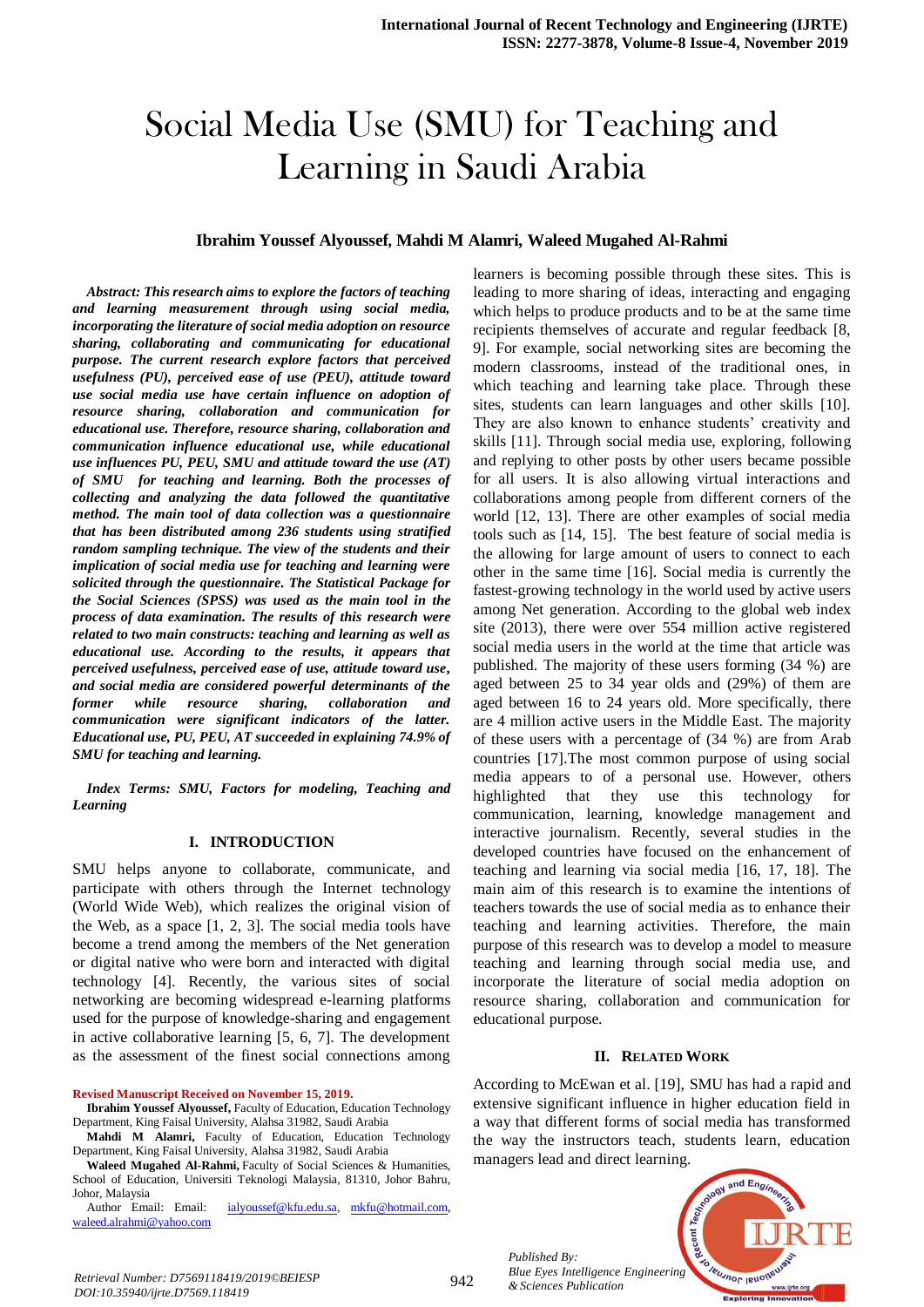Due to combination of the functional use of social media among collages and the need for institutions of higher education [20], they observed that educational networking can enhance the academic performance of students. Along a similar line of argument, [21] related that social networking sites are effective tools to develop the essential students' skills, selection of relevant information, interpretation and examination of socio-cultural context, group work and collaborative work. Moreover, in reaching a decision on whether to make use of individual or collaborative learning activity, the level of the cognitive capacity of the learner play the key determining factors [22]. The considerable inclination of the students for collaborative learning and learning to indicate the effectiveness of social media support collaborative learning (SSCL) outcomes [23].

# **III. RESEARCH METHODOLOGY**

The use of social media for educational purpose has been encouraged by many universities including King Faisal University (KFU). Thus, the research aims at developing a model of measurement teaching and learning on the use of social media through an empirical examination on students' acceptance of SMU for teaching and learning. Therefore, the questionnaires involved were distributed among students using social media tools as a quantitative method. The participants of the current research were undergraduate students who were users of social media. Likert scale of 7 point was utilized in the current research to measure students' rating of the different items "strongly disagree (1), disagree (2), somewhat disagree (3), undecided (4), somewhat agree (5), agree (6), strongly agree (7)". The questionnaire comprises of three main sets of factors. One of these sets comprises the items of independent factors that include resource sharing, collaboration, communication and educational use. The Statistical Package for the Social Sciences (SPSS) was the main tool used to analyse the responses of the students to the different questionnaire items.

# **IV. RESULT AND EXAMINATION**

The reliability of Cronbach's Alpha was analysed and found to be 0.813 of the factors comprising of perceived usefulness, perceived ease of use and attitude toward the use of social networks. It also includes the values on resource sharing, collaboration, communication, and educational use that are considered as independent factors. These factors are also known of their strong influence on the use of social media in teaching and learning. Criteria of three points were used for the purpose of evaluating the discriminant validity (DV).

# **A.** *Descriptive and Examination of Factors*

The result shows that the majority of students somewhat agree and strongly agree that resource sharing with peers was useful on educational use purposes. Thus, "this research defines resource sharing as the degree where a student's beliefs that resource sharing would enrich their teaching and learning". These results are consistent with [24, 25], who argued that resource sharing with peers was useful on educational use. See Table 1.

|  |  |  | Table 1. Measuring resource sharing on educational use |
|--|--|--|--------------------------------------------------------|
|--|--|--|--------------------------------------------------------|

| Code            | 1        | 2    | 3       |      | 5       | 6    |         |
|-----------------|----------|------|---------|------|---------|------|---------|
|                 | $f(\% )$ | f(%) | $f(\%)$ | f(%) | $f(\%)$ | f(%) | $f(\%)$ |
| RS <sub>1</sub> | 16       | 9    | 12      | 51   | 46      | 53   | 49      |
|                 | 8.6      | 3.8  | 5.1     | 21.6 | 19.5    | 22.5 | 20.8    |
|                 | %        | %    | %       | %    | %       | %    | %       |
| RS <sub>2</sub> | 15       | 15   | 13      | 36   | 49      | 57   | 51      |
|                 | 6.4      | 6.4  | .5%     | 15.3 | 20.8    | 24.2 | 21.6    |
|                 | %        | $\%$ |         | %    | %       | %    | $\%$    |

The result shows the majority of students somewhat agree and strongly agree that communication with peers was useful on educational use purposes. Thus, "this research defines communication as the degree where a student's beliefs communication with peers would enrich their teaching and learning". These results are consistent with [11, 26], who argued that communication with peers was useful on educational use. See Table 2.

**Table 2. Measuring communication with peers on educational use**

|                | equcational use |              |         |         |         |         |         |  |  |
|----------------|-----------------|--------------|---------|---------|---------|---------|---------|--|--|
| Code           | 1               | $\mathbf{2}$ | 3       | 4       | 5       | 6       | 7       |  |  |
|                | f(%)            | $f(\%)$      | $f(\%)$ | $f(\%)$ | $f(\%)$ | $f(\%)$ | $f(\%)$ |  |  |
| <b>CM</b>      | 15              | 12           | 19      | 37      | 55      | 63      | 35      |  |  |
|                | 6.4             | 5.1          | 8.1     | 15.7    | 23.3    | 26.7    | 14.8    |  |  |
|                | $\%$            | %            | $\%$    | $\%$    | $\%$    | $\%$    | $\%$    |  |  |
| CM             | 17              | 16           | 8       | 36      | 46      | 71      | 42      |  |  |
| $\overline{c}$ | 7.2             | 6.8          | 3.4     | 15.3    | 19.5    | 30.1    | 17.8    |  |  |
|                | $\%$            | $\%$         | $\%$    | $\%$    | $\%$    | $\%$    | $\%$    |  |  |
| <b>CM</b>      | 15              | 18           | 15      | 44      | 52      | 59      | 33      |  |  |
| 3              | 6.4             | 7.6          | 6.4     | 18.6    | 22.0    | 25.0    | 14.0    |  |  |
|                | $\%$            | %            | $\%$    | $\%$    | $\%$    | $\%$    | $\%$    |  |  |

Also, the result shows the majority of students somewhat agree, agree, and strongly agree that collaboration with peers was useful on educational use purposes. Thus, "this research defines collaboration as the degree where a student's beliefs collaboration with peers would enrich their teaching and learning". These results are consistent with [27, 28, 29], who argued that collaboration with peers was useful on educational use. See Table 3.

**Table 3. Measuring collaboration with peers on educational use**

| Code            |         | $\mathbf{2}$ | 3       | 4       | 5       | 6       |         |
|-----------------|---------|--------------|---------|---------|---------|---------|---------|
|                 | $f(\%)$ | $f(\%)$      | $f(\%)$ | $f(\%)$ | $f(\%)$ | $f(\%)$ | $f(\%)$ |
| CO <sub>1</sub> | 10      | 9            | 15      | 35      | 52      | 62      | 53      |
|                 | 4.2%    | 3.8%         | 4.6%    | 14.8%   | 22.0%   | 26.3%   | 22.5%   |
| CO <sub>2</sub> | 16      | 10           | 10      | 36      | 35      | 64      | 65      |
|                 | 6.8%    | 4.2%         | 4.2%    | 15.3%   | 14.8%   | 27.1%   | 27.5%   |
| CO <sub>3</sub> | 17      | 5            | 11      | 40      | 39      | 72      | 52      |
|                 | 7.2%    | 2.1%         | 4.7%    | 16.9%   | 16.5%   | 30.5%   | 22.0%   |

Similarly, the result shows that the majority of students somewhat agree, agree, and strongly agree that resource sharing, communication and collaboration with peers was useful on educational use purposes. Thus, "this research defines educational use at a degree where a student's beliefs educational use with peers would enrich their teaching and learning". These results are consistent with [12, 25, 30, 27, 31, 32], who argued that educational use with peers was useful on educational use. See Table 4.

*Published By: Blue Eyes Intelligence Engineering & Sciences Publication* 

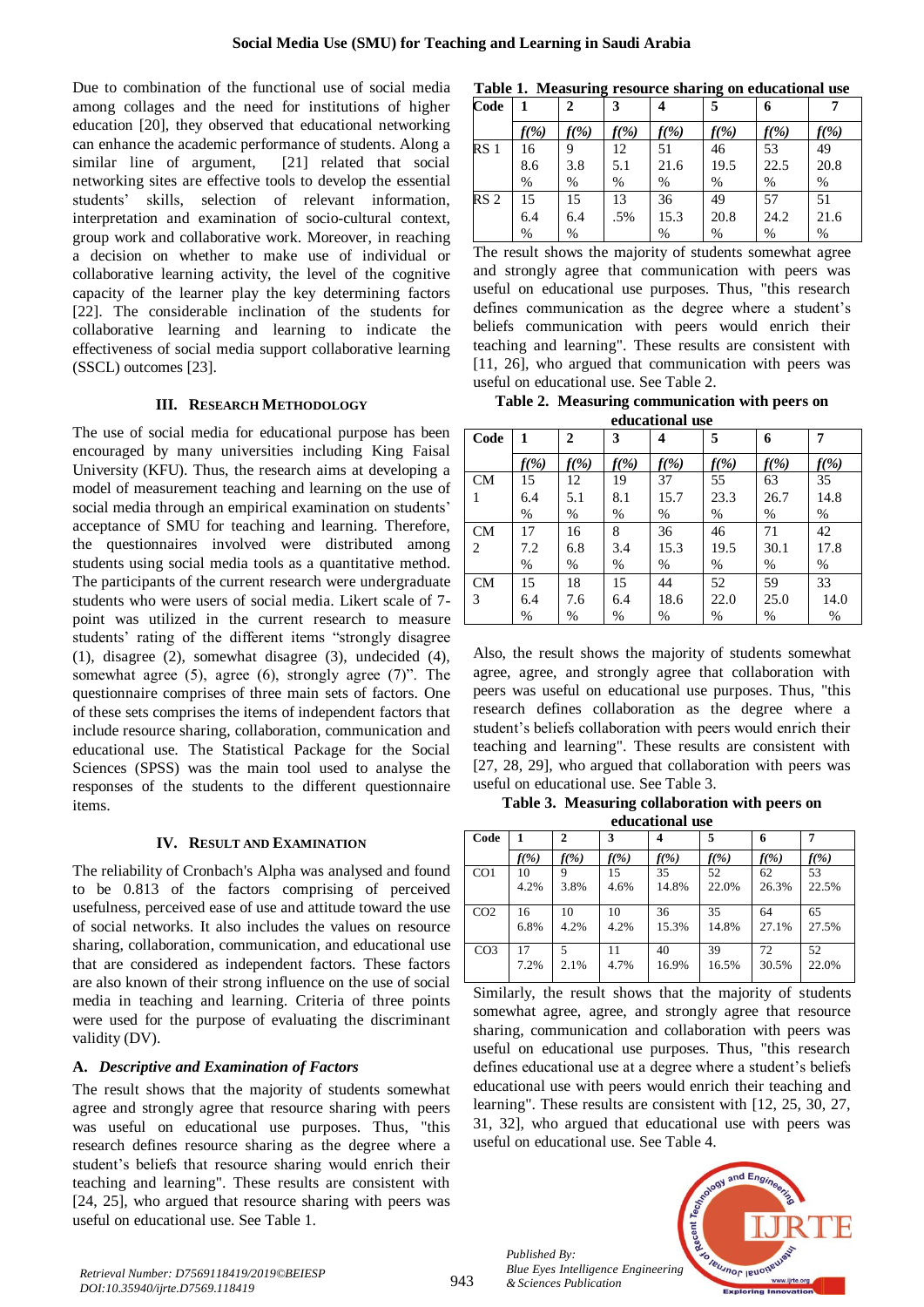|                 | learning |              |         |         |         |         |         |  |  |  |
|-----------------|----------|--------------|---------|---------|---------|---------|---------|--|--|--|
| Code            |          | $\mathbf{2}$ | 3       |         | 5       | 6       |         |  |  |  |
|                 | $f(\%)$  | $f(\%)$      | $f(\%)$ | $f(\%)$ | $f(\%)$ | $f(\%)$ | $f(\%)$ |  |  |  |
| EU1             | 17       | 21           | 12      | 45      | 58      | 51      | 32      |  |  |  |
|                 | 7.2%     | 8.9%         | 5.1%    | 19.1%   | 24.6%   | 21.6%   | 13.6%   |  |  |  |
| EU <sub>2</sub> | 13       | 11           | 13      | 34      | 46      | 65      | 54      |  |  |  |
|                 | 5.5%     | 4.7%         | 5.5%    | 14.4%   | 19.5%   | 27.5%   | 22.9%   |  |  |  |
| EU3             | 9        | 11           | 10      | 41      | 46      | 59      | 60      |  |  |  |
|                 | 3.8%     | 4.7%         | 4.2%    | 17.4%   | 19.5%   | 25.0%   | 25.4%   |  |  |  |

**Table 4. Measuring educational use on teaching and** 

Moreover, result shows the majority of students somewhat agree, agree, and strongly agree that perceived ease of use was ease of use social media for educational use purposes. Thus, "this research defines perceived ease of use at a degree where a student's beliefs perceived ease of use social media would enrich their teaching and learning". Results are consistent with [33, 34, 35], who argued that PEU was easy and useful on teaching and learning. See Table 5.

**Table 5. Measuring perceived ease of use social media for teaching and learning**

| Code | 1       | 2       | 3       | 4         | 5       | 6       | 7       |
|------|---------|---------|---------|-----------|---------|---------|---------|
|      | $f(\%)$ | $f(\%)$ | $f(\%)$ | $f(\%)$   | $f(\%)$ | $f(\%)$ | $f(\%)$ |
| PEU  | 6       | 9       | 12      | 13        | 35      | 65      | 96      |
| 1    | 2.5%    | 3.8%    | 5.1     | $5.1\%$ ) | 14.8    | 27.5    | 40.7    |
|      |         |         | $\%$    |           | $\%$    | $\%$    | $\%$    |
| PEU  | 13      | 16      | 10      | 48        | 29      | 76      | 44      |
| 2    | 5.5%    | 6.8%    | 4.2     | 20.3      | 12.3    | 32.2    | 18.6    |
|      |         |         | $\%$    | $\%$      | $\%$    | $\%$    | $\%$    |
| PEU  | 8       | 14      | 13      | 16        | 32      | 90      | 63      |
| 3    | 3.4%    | 5.9%    | 5.5     | 6.8%      | 13.6    | 38.1    | 26.7    |
|      |         |         | $\%$    |           | $\%$    | $\%$    | $\%$    |
| PEU  | 8       | 12      | 14      | 29        | 35      | 79      | 59      |
| 4    | 3.4%    | 5.1%    | 5.9     | 12.3      | 14.8    | 33.5    | 25.0    |
|      |         |         | $\%$    | $\%$      | $\%$    | $\%$    | $\%$    |
| PEU  | 5       | 14      | 12      | 21        | 29      | 74      | 81      |
| 5    | 2.1%    | 5.9%    | 5.1     | 8.9%      | 12.3    | 31.4    | 34.3    |
|      |         |         | %       |           | $\%$    | $\%$    | $\%$    |

Furthermore, the result shows that the majority of students somewhat agree, agree, and strongly agree that perceived usefulness was useful on social media for educational use purposes. Thus, "this research defines perceived usefulness at a degree where a student's beliefs perceived usefulness on social media use would enrich their teaching and learning". These results are consistent with [25, 29, 35, 36, 37, 38], who argued that perceived usefulness on social media use was useful on teaching and learning. See Table 6.

**Table 6. Measuring perceived usefulness on social media use for teaching and learning**

| Code            | 1       | 2       | 3       | $\circ$<br>4 | 5       | 0<br>6  | 7       |
|-----------------|---------|---------|---------|--------------|---------|---------|---------|
|                 | $f(\%)$ | $f(\%)$ | $f(\%)$ | $f(\%)$      | $f(\%)$ | $f(\%)$ | $f(\%)$ |
| PU <sub>1</sub> | 8       | 9       | 12      | 25           | 37      | 85      | 60      |
|                 | 3.4     | 3.8     | 5.1     | 10.6         | 15.7    | 36.0    | 25.4    |
|                 | %       | $\%$    | $\%$    | $\%$         | $\%$    | $\%$    | $\%$    |
| PU <sub>2</sub> | 5       | 9       | 8       | 23           | 28      | 89      | 74      |
|                 | 2.1     | 3.8     | 3.4     | 9.7%         | 11.9    | 37.7    | 31.4    |
|                 | %       | $\%$    | $\%$    |              | $\%$    | $\%$    | $\%$    |
| PU <sub>3</sub> | 20      | 33      | 22      | 34           | 45      | 53      | 29      |
|                 | 8.5     | 14.0    | 9.3     | 14.4         | 19.1    | 22.5    | 12.3    |
|                 | $\%$    |         | %       | %            | $\%$    | %       | $\%$    |

The result shows the majority of students somewhat agree, agree, and strongly agree that attitude toward the use of social media was useful for educational purposes. Thus, "this research defines attitude toward use at a degree where a student's beliefs attitude toward use social media would enrich their teaching and learning". These results are consistent with [30, 39, 40, 41, 42, 43], who argued that attitude toward use social media was useful on teaching and learning. See Table 7.

**Table 7. Measuring attitude toward use social media for teaching and learning**

|      |         |              |         |                  | ີ        |         |         |
|------|---------|--------------|---------|------------------|----------|---------|---------|
| Code |         | $\mathbf{2}$ | 3       | $\boldsymbol{4}$ | 5        | 6       |         |
|      | $f(\%)$ | $f(\%)$      | $f(\%)$ | $f(\%)$          | $f(\% )$ | $f(\%)$ | $f(\%)$ |
| AT1  | 15      |              | 10      | 28               | 43       | 60      | 73      |
|      | 6.4%    | 3.0%         | 4.2%    | 11.9%            | 18.2%    | 25.4%   | 30.9%   |
| AT2  | 20      | 12           | 19      | 37               | 49       | 48      | 51      |
|      | 8.5%    | 5.1%         | 8.1%    | 15.7%            | 20.8%    | 20.3%   | 21.6%   |
| AT3  | 23      | 15           | 12      | 39               | 51       | 61      | 35      |
|      | 9.7%    | 6.4%         | 5.1%    | 16.5%            | 21.6%    | 25.8%   | 14.8%   |

**Table 8. Measuring social media use for teaching and learning**

|         |         |         |         |         | o       |         |
|---------|---------|---------|---------|---------|---------|---------|
| $f(\%)$ | $f(\%)$ | $f(\%)$ | $f(\%)$ | $f(\%)$ | $f(\%)$ | $f(\%)$ |
|         |         |         |         |         |         |         |
| 14      |         | 15      | 35      | 51      | 62      | 48      |
| 5.9     | 4.7%    | 6.4%    | 14.8%   | 21.6%   | 26.3%   | 20.3%   |
| 13      | 10      | 12      | 36      | 36      | 67      | 62      |
| 5.5%    | 4.2%    | 5.1%    | 15.3%   | 15.3%   | 28.4%   | 26.3%   |
|         |         |         |         |         |         |         |

Finally, result shows the majority of students somewhat agree, agree, and strongly agree that social media use for teaching and learning was easy and useful for educational use purposes. Thus, "this research defines social media use at a degree where a student's beliefs social media use would enrich their teaching and learning". These results are consistent with [39, 44, 45, 46], who argued that social media use was easy and useful on teaching and learning. See Table 8 above.

# **B.** *Discussion and Implications*

The current research aims at cultivating a new model on how social media adoption through resource sharing, collaboration, communication and educational use with factors are used to explore the factors affecting the attitude of students towards the SMU within teaching and learning in the institution of higher education. Besides, social media helped the learning institution to foster information exploration and information sharing [47]. Social media tools also assist in teaching and faculty research in terms of social and behavioral sciences [48]. Thus, the perception that social media yields beneficial results as an academic environment prompts several students to have a high inclination towards this social media tool as an educational environment [48]. The findings of this research revealed that social media acts as an integral element in the lives of several students and teachers drawn from the younger generation. For instance, social media improves the learning environment for the students by ensuring that they can effectively manage their studies efficiently.

*Published By: Blue Eyes Intelligence Engineering* 

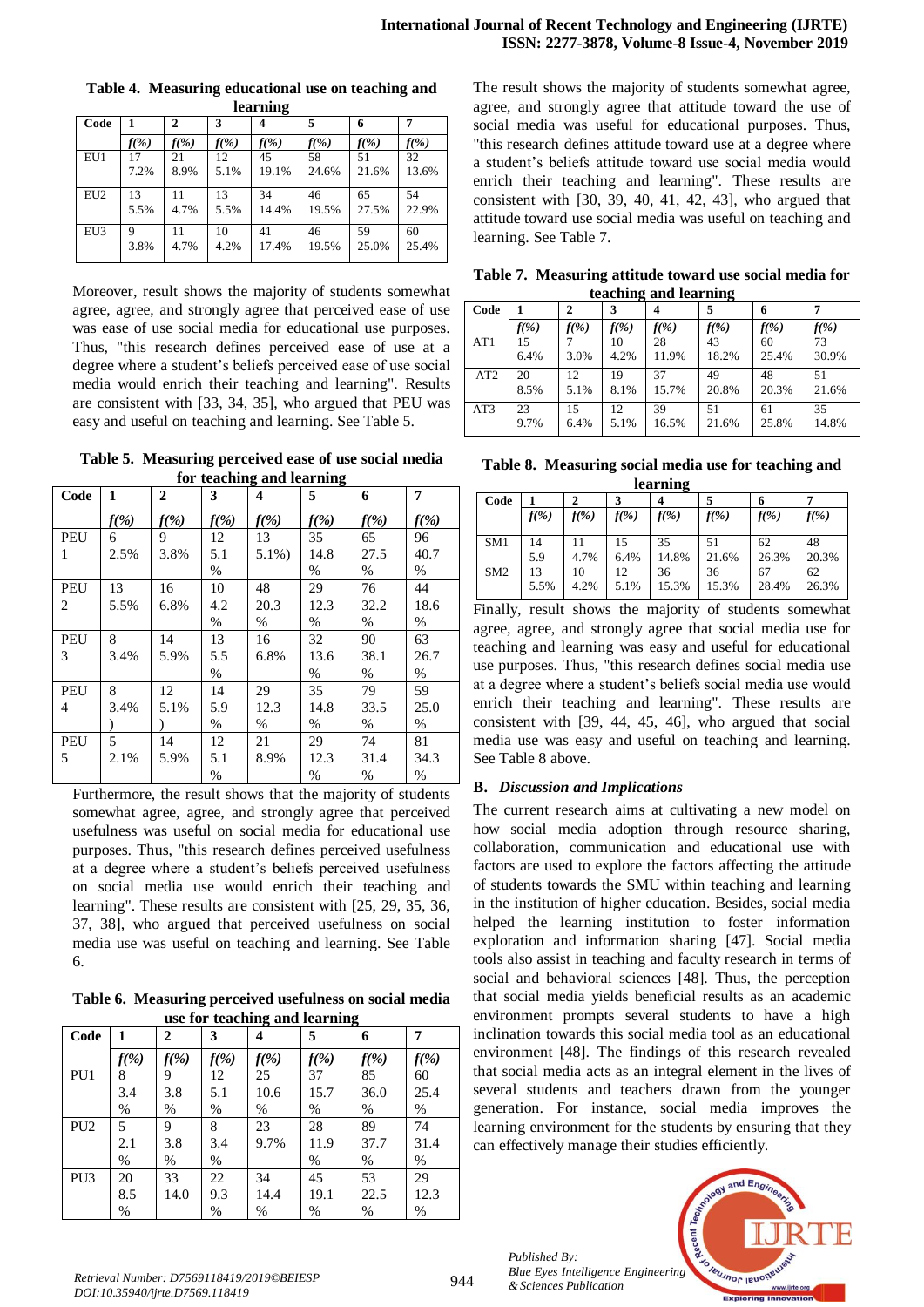The interactive nature of social media helps to accomplish purposes such as sharing information, communicating, building relationships, and sustaining connection with between the learners and students. From a different perspective, Rohr and Costello [49] prefer social media due to the perception that it increases the interaction among the users while enhancing the active involvement in academic matters. The timely feedback mechanism offered by social media sites makes them ideal for social learning. Particularly, the students view social media as an ideal means of assessment and appropriate way to ensure social presence in the high enrolment courses [49]. Therefore, social media creates a feeling of connection to the course content and classmates. For that reason, designing social media activities that are linked to the student assignments and previous course activities would improve the learning in the contemporary academic environment. The statistical analyses in this research provide a clear-cut support to all of the hypotheses proposed in this research. Thus, both of the research model and the hypotheses are confirmed. Many fruitful insights on resource sharing, communication, collaboration and their impacts on educational use are provided in the current research. In addition, certain factors namely the PEU, PU and AT were investigated in this research through examine the factors. Moreover, the influence of these factors on social media for teaching and learning was examined. Resource sharing, communication and collaboration for educational use were taken into consideration in this research.

Recently, it is observed that Facebook, twitter, linked-in, google+ being tools of social media are heavily used by young people. For example, people use different tools of social media such as Flickr, semantria.com, ebay.com and Amazon.com for the purposed of uploading their photographs, performing sentiment examination or opinion mining, selling or buying products and crowd sourcing respectively. On a scale of Zeta-bytes, the rate of using the internet in rapidly increasing of 10 times per five years. Such data is obtained and collected through the use of blogs, cameras, RFIDs, sensors, e-commerce, social networks, telephony and medical records. Through these characteristics, public sharing of information, engagement, and collaborative learning became famous features of these social networking sites [5, 12, 25, 41, 50]. This research supports the SMU to improve the students skills via their peer interactions [51, 52]. Their satisfaction in SMU boosts their technology use, and in turn, this use enhances their skills and improves their achievement through collaboration and interaction [3, 5, 7, 53, 54]. The findings indicate that need for univeristies, colleges, and institutions to facilitate a collaboration learning environment in order to improve the students achievement this is consistent with Al-Rahmi et al., [55]. See Table 9.

**Table 9. Mean and Standard Deviation for all Items and Factors**

| racións                 |                 |      |       |  |  |  |  |
|-------------------------|-----------------|------|-------|--|--|--|--|
| Factor                  | Code            | Mean | S.D   |  |  |  |  |
| <b>Resource Sharing</b> | RS <sub>1</sub> | 4.94 | 1.706 |  |  |  |  |
|                         | RS <sub>2</sub> | 4.97 | 1.755 |  |  |  |  |
| Communication           | CM <sub>1</sub> | 4.84 | 1.673 |  |  |  |  |
|                         | CM <sub>2</sub> | 4.94 | 1.753 |  |  |  |  |

|                                  | CM <sub>3</sub>  | 4.73 | 1.701 |
|----------------------------------|------------------|------|-------|
| Collaboration                    | CO 1             | 5.15 | 1.604 |
|                                  | CO <sub>2</sub>  | 5.19 | 1.772 |
|                                  | CO <sub>3</sub>  | 5.13 | 1.697 |
| <b>Educational Use</b>           | EU 1             | 4.64 | 1.729 |
|                                  | EUI2             | 5.12 | 1.689 |
|                                  | $EU$ 3           | 5.21 | 1.615 |
| Perceived Easy of Use            | PEU 1            | 5.72 | 1.552 |
|                                  | PEU <sub>2</sub> | 4.98 | 1.716 |
|                                  | PEU <sub>3</sub> | 5.42 | 1.626 |
|                                  | PEU <sub>4</sub> | 5.31 | 1.616 |
|                                  | PEU <sub>5</sub> | 5.55 | 1.601 |
| Perceived Usefulness             | PU 1             | 5.41 | 1.553 |
|                                  | PU 2             | 5.64 | 1.465 |
|                                  | PU <sub>3</sub>  | 4.38 | 1.865 |
| Attitude toward Use Social Media | AT1              | 5.33 | 1.723 |
|                                  | AT <sub>2</sub>  | 4.83 | 1.829 |
|                                  | AT3              | 4.71 | 1.811 |
| Social Media Use                 | SMU1             | 5.02 | 1.691 |
|                                  | SMU <sub>2</sub> | 5.21 | 1.710 |

# **V. CONCLUSION AND FUTURE WORK**

The findings of this research support the effective teaching and learning through social media use. The findings also showed that resource sharing, collaboration and communication influencing educational use would be positively associated with social media used for teaching and learning. The use of factors (perceived usefulness and perceived ease of use) in examining attitude toward use and social media use for teaching and learning was supported by the results of this research. Future attempts should also consider the views of lecturers and top manager in higher education stakeholders in relation to the SMU for educational purposes.

# **REFERENCES**

- 1. S. Mazman, and Y. Usluel. Modeling educational usage of Facebook. Computers and Education, 55(2), 444-453, 2010. doi: <http://dx.doi.org/10.1016/j.compedu.2010.02.008>
- 2. R. Sánchez , V. Cortijo , and U. Javed. Students' perceptions of facebook for academic purposes.Computers and Education, 70(1), 138-149, 2014. doi:<http://dx.doi.org/10.1016/j.compedu.2013.08.012>
- 3. W. M. Al-Rahmi, M.S. Othman, and L.M. Yusuf. Exploring the factors that affect student satisfaction through using e-learning in Malaysian higher education institutions. Mediterranean Journal of Social Sciences, 6(4), 299 -310, 2015.
- 4. G. Solomon, and L. Schrum. Web 2.0 new tools, new shcools. (1 ed.). Washington,DC: International Society for Technology in Education (ISTE), 2007.
- 5. W.M. Al-Rahmi, N. Alias, M.S. Othman, I.A. Ahmed, A.M. Zeki, and A.A. Saged. Social Media Use, Collaborative Learning And Students'academic Performance: A Systematic Literature Assessment Of Theoretical Models. Journal of theoretical and applied information technology, 95(20), 5399-5414, 2017.
- 6. P. L. P. Rau, Q. Gao, and Y. Ding. Relationship between the level of intimacy and lurking in online social network services. Computers in Human Behavior, 24(6), 2757-2770, 2008.
- 7. W.M. Al-Rahmi, M.S. Othman, and L.M. Yusuf. "Using Social Media for Research: The Role of Interactivity, Collaborative Learning, and Engagement on the Performance of Students in Malaysian Post-Secondary Institutes". Mediterranean Journal of Social Sciences, 6(5), 536-546, 2015.
- 8. C. Greenhow. Online social networks and learning. On the horizon, 19(1), 4-12, 2011.
- 9. W. Al-Rahmi, A. Aldraiweesh, N. Yahaya, Y.B. Kamin, and A.M. Zeki. Massive Open Online Courses (MOOCs): Data on higher education. Data in brief. (22), 118-125, 2019.
- 10. G. Blattner, and M. Fiori. Facebook in the language classroom: Promises and possibilities. International Journal of Instructional Technology and Distance Learning, 6(1), 17–28. 2009.



*Published By:*

*& Sciences Publication*